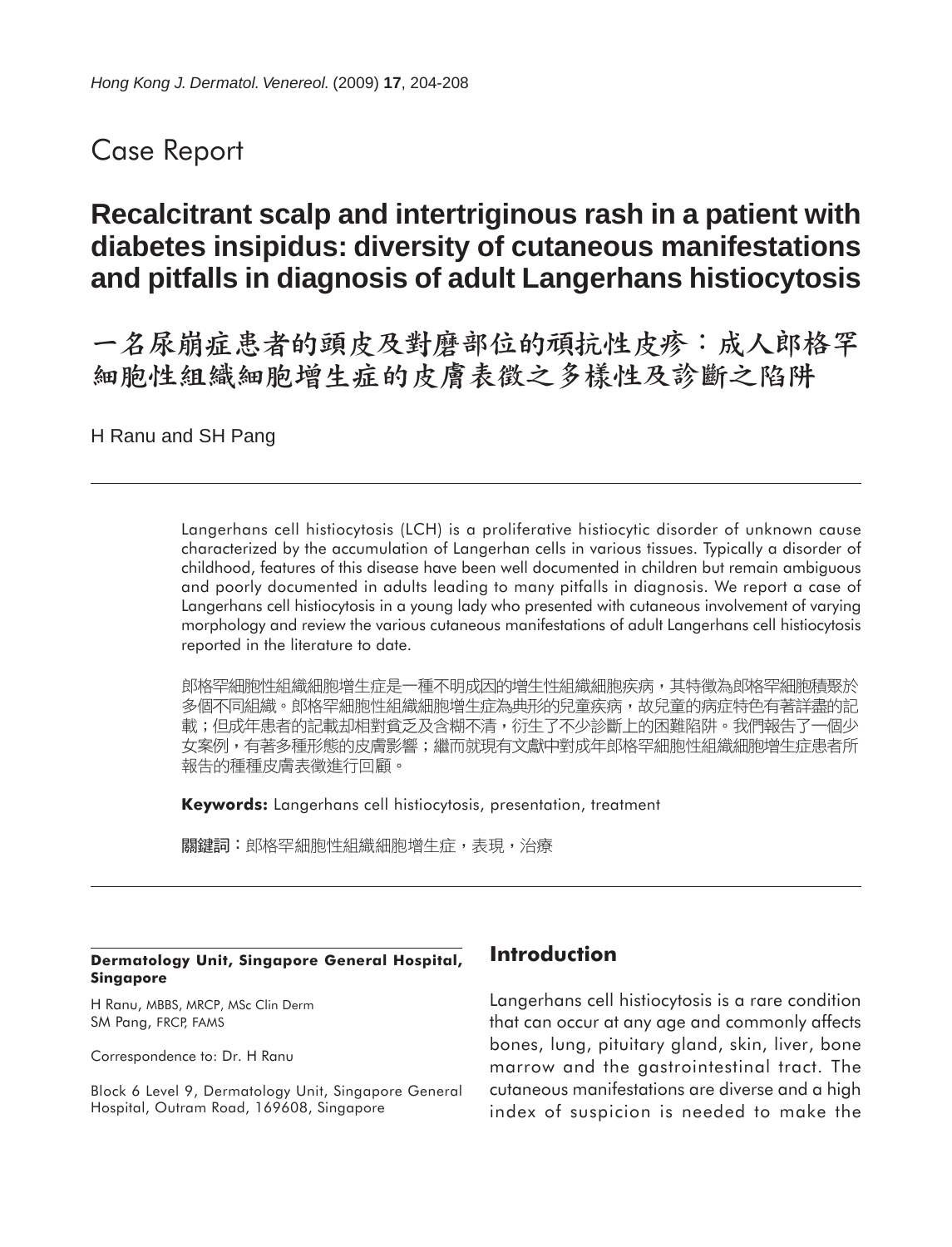diagnosis. It is imperative the diagnosis be made as quickly as possible because time from presentation to diagnosis is of prognostic importance in adults with the disease. In this case report, we attempt to highlight the diversity of the cutaneous manifestations of adult Langerhans cell histiocytosis and the need for histological diagnosis early on to avoid delay in intervention and achieve the best outcome.

#### **Report**

We report a 33-year-old preschool teacher with a background of hypertension and polycystic ovarian syndrome who presented with a nonhealing skin rash. She had been suffering from a scalp rash for 4 years and had recently developed rashes over her axilla, body and groin over the past 6 months. The rash was both painful and pruritic in nature. Examination revealed tender yellowish crusted papules over the scalp (Figure 1). There were erythematous papules and pustules noted over her chest, lower back and suprapubic region. She also had linear erosions and fissuring in the groin creases (Figure 2). She was also found to have a fatty liver on ultrasound with elevated transaminases. Work up for the cause of the fatty liver revealed hypothyroidism which was central in origin and evaluation of the rest of her anterior pituitary hormones revealed growth hormone deficiency, intact cortisol and sex hormone axis and mildly elevated prolactin levels. She was put on thyroxine replacement. Further questioning revealed that she had been having polyuria, polydipsia and nocturia for the same duration as her skin rash. Diabetes insipidus was confirmed via a water deprivation test and she was commenced on desmopressin therapy. An MRI of the pituitary gland revealed nodular thickening and enhancement of the pituitary stalk. Apart from the liver involvement and diabetes insipidus, she had no other systemic symptoms to suggest Langherhan cell histiocytosis. A musculoskeletal survey was entirely normal. A diagnosis of Langherhans cell histiocytosis was suspected and skin biopsies were performed from the scalp, axilla and groin rash.



**Figure 1.** Clinical photograph of the patient showing yellowish crusted papules and pustules scattered in a diffuse manner over the scalp.



**Figure 2.** Clinical photograph of the patient showing sharp-edged linear erosions and fissuring of the groin and erythematous papules and nodules over the suprapubic region.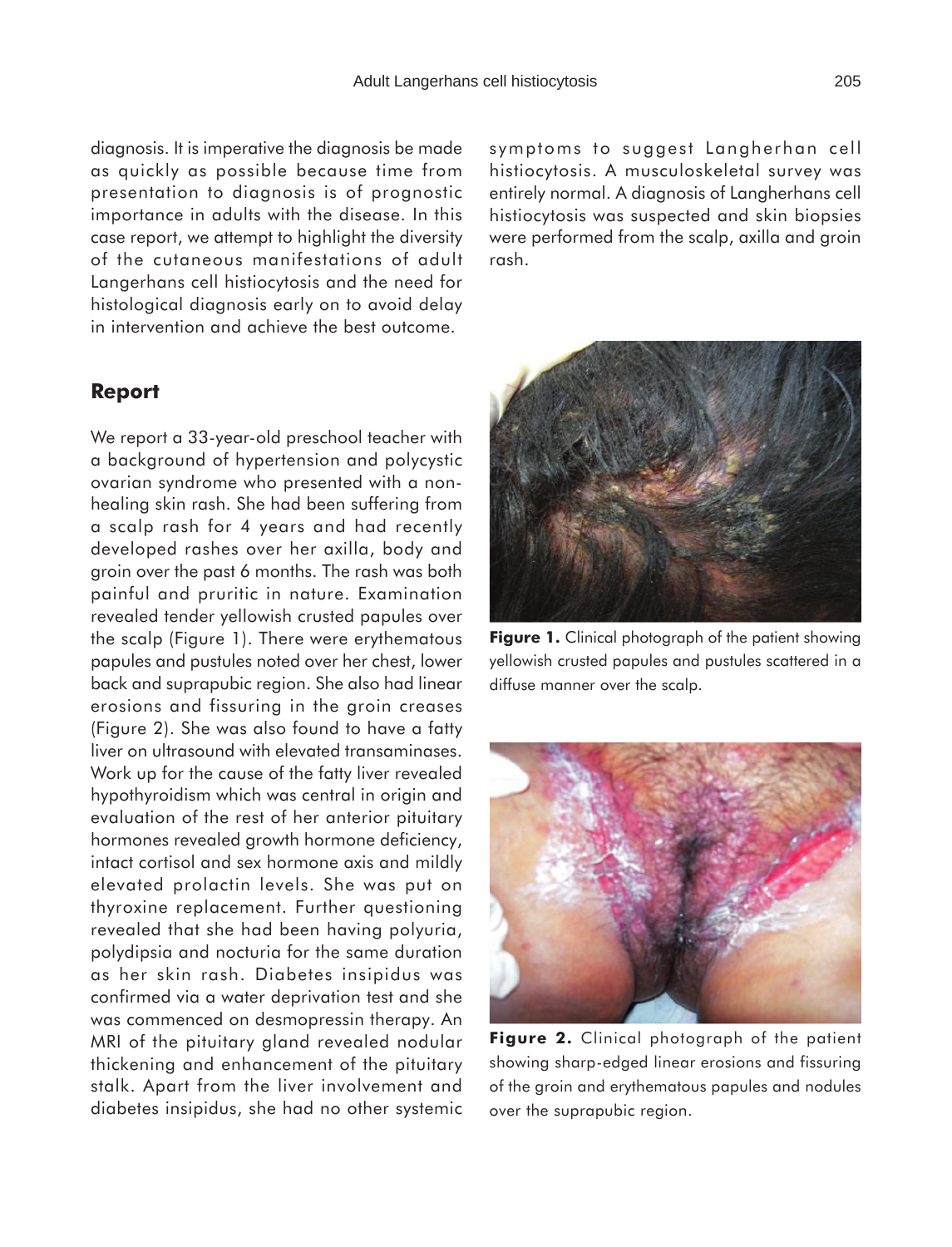All 3 specimens showed a dermal infiltrate of histiocytes with pale eosinophilic cytoplasm and reniform nuclei, admixed with variable numbers of neutrophils, eosinophils and lymphocytes. Immunohistochemical studies demonstrated CD1a and S100 positivity in all 3 specimens (Figure 3). In the scalp, the lesion extended perifollicularly deep into the dermis and around adnexal structures. A full skeletal survey and bone scan showed no bony involvement. A computer tomography (CT) scan of her chest, abdomen and pelvis revealed a few vague hypodensities in her liver and incidental nodular hyperplasia of the left adrenal gland but no splenomegaly, intrabdominal lymphadenopathy or pulmonary involvement. A magnetic resonance imaging (MRI) scan of her abdomen confirmed a diffuse nodular involvement of her liver. The staging of disease was done. This patient had Langerhans cell histiocytosis with multisystemic disease and organ dysfunction affecting 3 organs: the skin, pituitary and liver. The patient was commenced on chemotherapy with high dose prednisolone and vinblastine.



**Figure 3.** Photomicrograph of the biopsy specimen taken from the groin. Dense infiltrate of Langerhans cells infiltrating the papillary dermis showing immunoreactivity for CD1a surface antigen on inflammatory histiocytic cells of the lesion on the groin.

### **Discussion**

The skin is the physiological habitat of Langerhans cells where they ingest and process proteins, migrate to the lymph nodes and present antigens to lymphocytes. The common feature in LCH lesions regardless of organ involvement, is an immature form of Langerhans cells identifiable by a series of characteristic features, including intracellular Birbeck granules and expression of surface CD1a. The Histiocytic Society has given confidence levels for the diagnosis of LCH. Demonstration of Birbeck granules by electron microscopy remains the gold standard for identifying Langerhans cells. However, the demonstration of CD1a surface antigen on lesional cells in an appropriate clinicopathological setting is considered to be adequate for a definitive diagnosis.1 The cutaneous manifestations range from perifollicular crusted papules, vesicles and pustules on the scalp, erythematous or purpuric papules plaques and nodules, erosive intertrigo of the folds with a predilection for the axillae, groins and submammary region to fluctuant abscesses and draining sinuses. Nail involvement is not uncommon and is thought to be a marker of multisystem disease.2 Among the nail changes described are onycholysis, dystrophy, subungual pustules, subungual hyperkeratosis and hemorrhages. The cutaneous signs of LCH have mimicked various other conditions such as nodular prurigo, $3$  varicella<sup>4</sup> and eruptive xanthoma<sup>5</sup> (Table 1). LCH is a pleomorphic disease entitiy and can easily be misdiagnosed as keloids, sarcoidosis, intertrigo, eczema, seborrhoeic dermatitis, hidradenitis suppurativa, folliculitis and disseminated granuloma annulare. When confined to the scalp, LCH can be mistaken for lichen planopilaris and folliculitis decalvans.<sup>6</sup> Our initial impression of the scalp lesions was that of dissecting cellulitis and the follicular occlusion triad of acne conglobata, hidradenitis suppurativa and dissecting cellulitis was high on our list of differential diagnoses. Furthermore, there was considerable involvement of the intertriginous region which is also seen in hidradenitis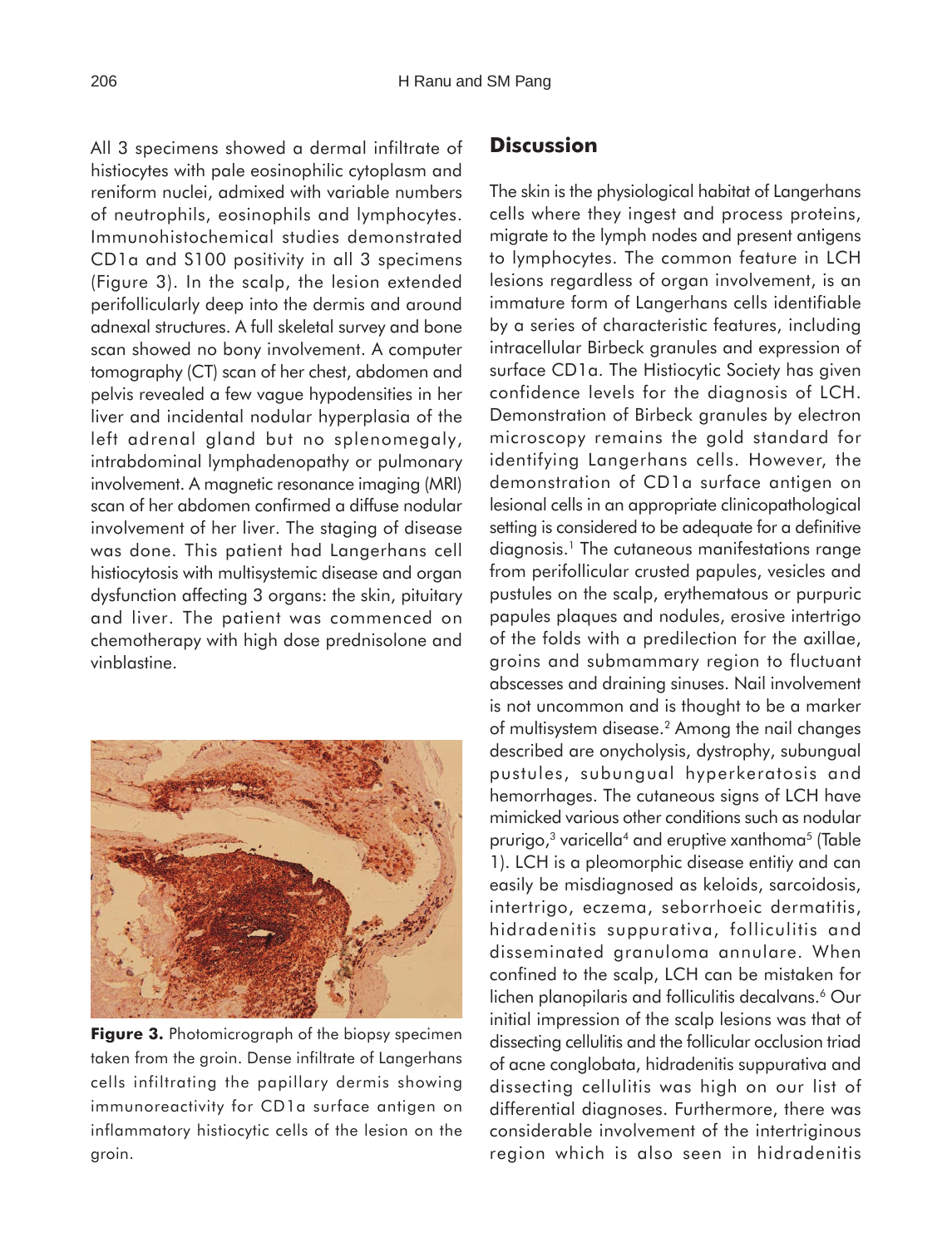| Pitfalls in diagnosis of Langerhans cell histiocytosis |
|--------------------------------------------------------|
| Sarcoidosis                                            |
| Keloids                                                |
| Nodular Prurigo                                        |
| Intertrigo                                             |
| Eczema                                                 |
| Seborrhoeic dermatitis                                 |
| Hidradenitis suppurativa                               |
| Folliculitis                                           |
| Eruptive xanthoma                                      |
| Disseminated granuloma annulare                        |
| Lymphoma                                               |
| Folliculitis decalvans                                 |
| Lichen planopilaris                                    |

**Table 1.** Table illustrating the common misdiagnoses of Langerhans cell histiocytosis in adults

suppurativa. This misdiagnosis illustrates the need for biopsy early on to avoid missing the diagnosis.

For the treatment of skin-limited LCH, there have been reports of response to topical steroid creams, imiquimod,<sup>7</sup> nitrogen mustard, intralesional interferon-alpha,<sup>8</sup> isotretinoin, low dose methotrexate<sup>9</sup> and narrowband ultraviolet B.<sup>10</sup> PUVA therapy has also been reported to be successful in treating the cutaneous lesions of patients with multisystemic disease as an adjunct to the chemotherapeautic agents for an accelerated recovery of the skin.<sup>11</sup>

Patients with refractory skin lesions will nearly always need systemic treatment. Among the systemic agents reported to have been used successfully are thalidomide, etoposide, prednisolone, vinblastine and radiotherapy. The use of aggressive therapy such as systemic chemotherapy and radiotherapy in isolated cutaneous LCH remains controversial. The risks of treating a possibly non-malignant and self limited disease with therapies associated with

acute and chronic morbidity needs to be carefully considered.

LCH remains a rare, diverse and somewhat enigmatic collection of clinical syndromes. The prognosis is best when a single system is involved and worst in multisystem disease. The cutaneous manifestations of LCH if recognized and detected early can be invaluable in ensuring early screening and treatment of other organ systems, which when involved can lead to significant morbidity and mortality. Among all the systems involved in LCH, the skin is the most accessible making it the ideal choice for histological confirmation. Hence the need for a high index of suspicion as the cutaneous manifestations of LCH are diverse and perplexing.

#### **References**

- 1. Aricò M, Girschikofsky M, Généreau T, Klersy C, McClain K, Grois N, et al. Langerhans cell histiocytosis in adults. Report from the International Registry of the Histiocyte Society. Eur J Cancer 2003;39:2341-8.
- 2. Mataix J, Betlloch I, Lucas-Costa A, Pérez-Crespo M,